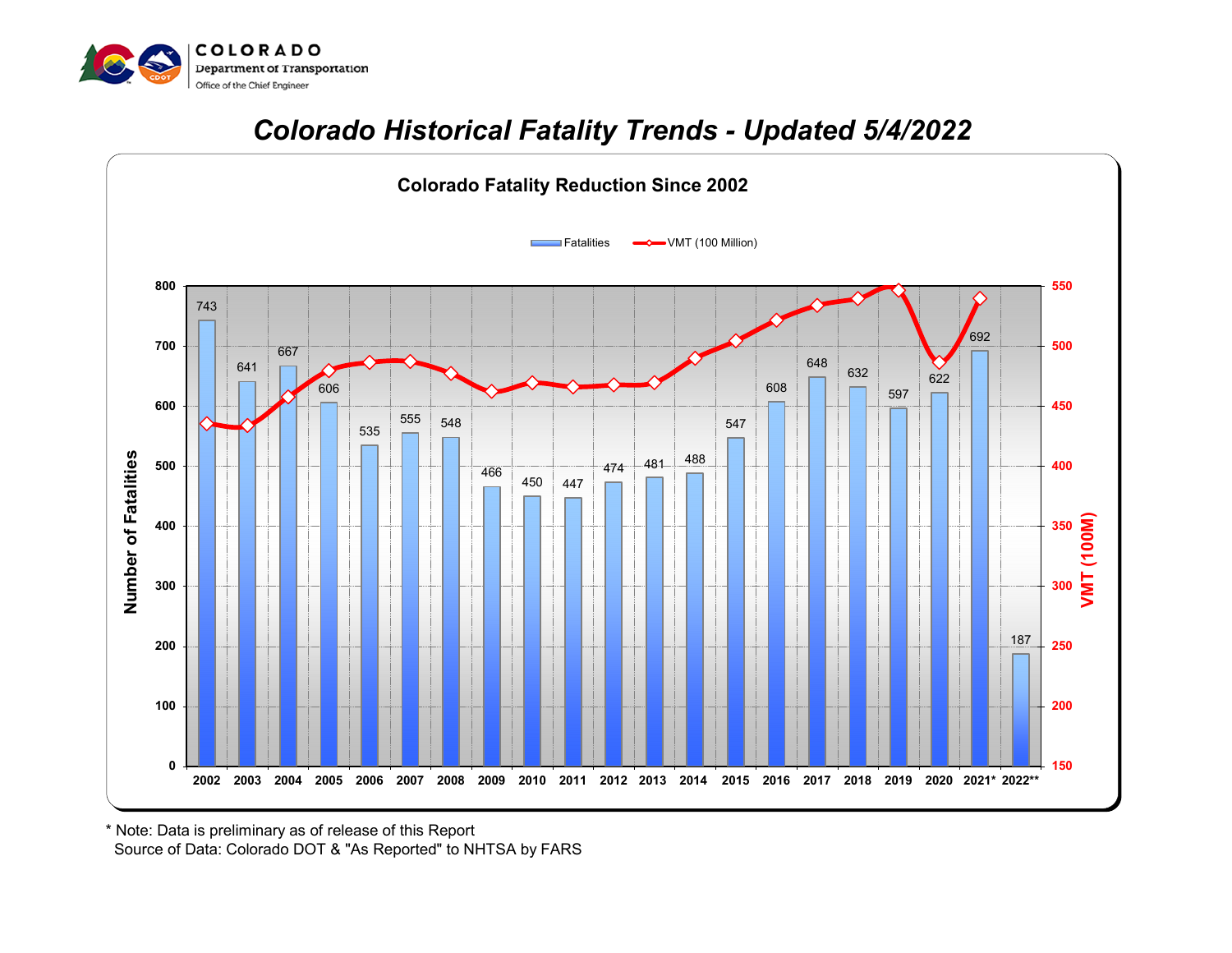

## *Colorado Historical Fatality Trends - Updated 5/4/2022*



 Source of Data: Colorado DOT & "As Reported" to NHTSA by FARS \* Note: Data is preliminary as of release of this Report